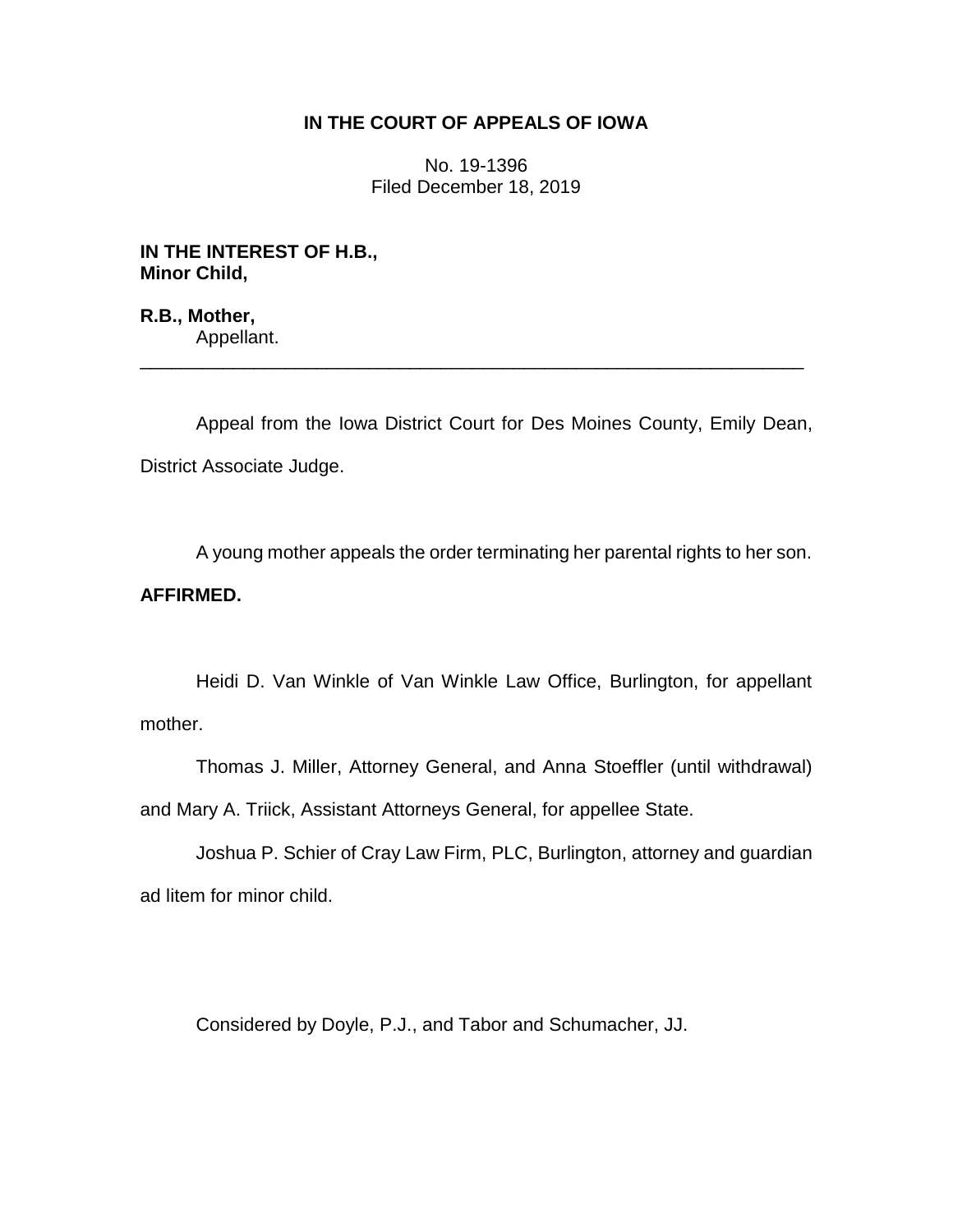# **TABOR, Judge.**

 $\overline{a}$ 

A mother, age twenty-two, appeals an order terminating her parental rights to H.B., her now three-year-old son. The juvenile court found the mother's substance abuse left her unable to safely parent her son. The mother, Ravin, challenges that finding. Ravin contends she is fully engaged in treatment and is not imminently likely to abuse or neglect her child. She also claims termination is not in H.B.'s best interests because of his strong bond with her. Because Ravin continued to test positive for cocaine, even after H.B. was removed from her care three times and was not forthcoming about her drug abuse, we agree termination of parental rights is necessary.<sup>1</sup>

### **I. Facts and Prior Proceedings**

H.B. has been in and out of foster care. When H.B. was fourteen months old, he suffered a skull fracture after he pulled a "box-style television" onto his head. Ravin had been smoking marijuana and not supervising the toddler. At the hospital, H.B. tested positive for cocaine. The juvenile court approved the recommendation of the Iowa Department of Human Services (DHS) to remove H.B. from Ravin's care in February 2018. Ravin participated in substance-abuse treatment and reunified with H.B. four months later.

But shortly after their reunion, Ravin started avoiding contact with the DHS—though H.B. remained a child in need of assistance (CINA). Ravin quit

<sup>1</sup> We review child-welfare cases de novo. *In re M.W.*, 876 N.W.2d 212, 219 (Iowa 2016). While not bound by the juvenile court's fact findings, we give them weight, particularly on credibility issues. *Id.* The State must present clear and convincing evidence to support the termination. *In re A.M.*, 843 N.W.2d 100, 110–11 (Iowa 2014). Evidence satisfies that standard if no serious or significant doubts exist about the correctness of conclusions of law drawn from the proof. *In re C.B.*, 611 N.W.2d 489, 492 (Iowa 2000). The child's best interests remain our primary concern. *In re L.T.*, 924 N.W.2d 521, 529 (Iowa 2019).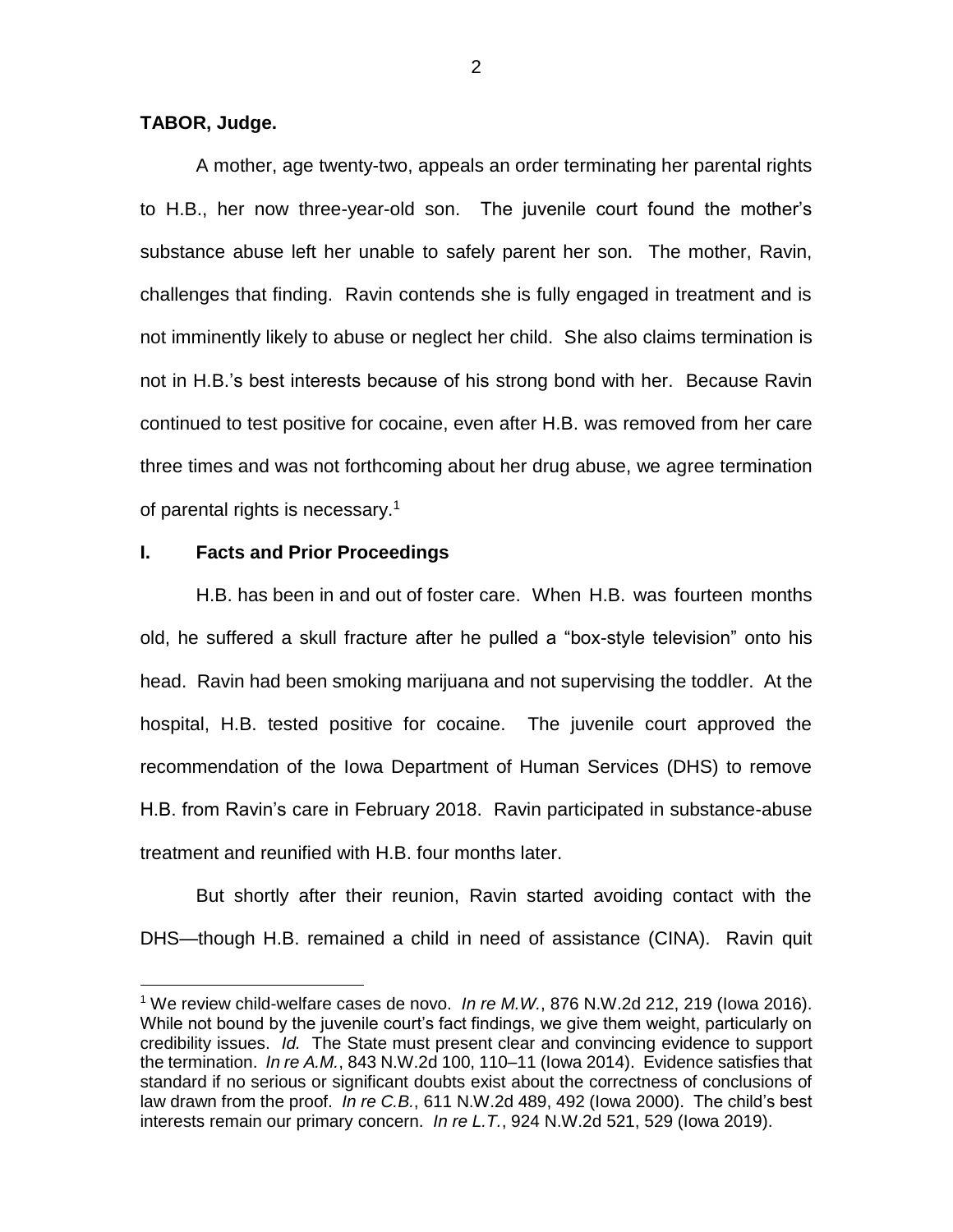substance-abuse treatment and left the state without notifying the DHS. With court approval, the DHS removed H.B. for the second time in August 2018.

Ravin responded to the second removal by reinitiating treatment. By December 2018, the DHS believed it was safe again to return H.B. to her care.

The return lasted less than two months because Ravin tested positive for cocaine. Ravin did not admit to the cocaine use. Instead, she insisted her exposure was "inadvertent"—suggesting when she was out drinking alcohol with friends she may have smoked someone else's cigarettes laced with cocaine. Since his third removal in February 2019, H.B. has remained in family foster care. Ravin was arrested for operating while intoxicated in March 2019.

In April 2019, the State petitioned for termination of Ravin's parental rights. That same month, she entered Hope House for inpatient substance-abuse treatment. During the hearing in mid-June 2019, Ravin testified she could care for H.B. at Hope House. She also testified she was fifteen weeks pregnant. She reported the new baby's father was Javon, who had pending criminal charges for possession of cocaine and ecstasy.

In August 2019, the juvenile court issued its order terminating Ravin's parental rights under Iowa Code section 232.116(1)(h) (2019).<sup>2</sup> Ravin now appeals.

 $\overline{a}$ 

3

 $2$  The juvenile court also terminated the parental rights of H.B.'s putative father, who did not participate in the proceedings. He does not appeal.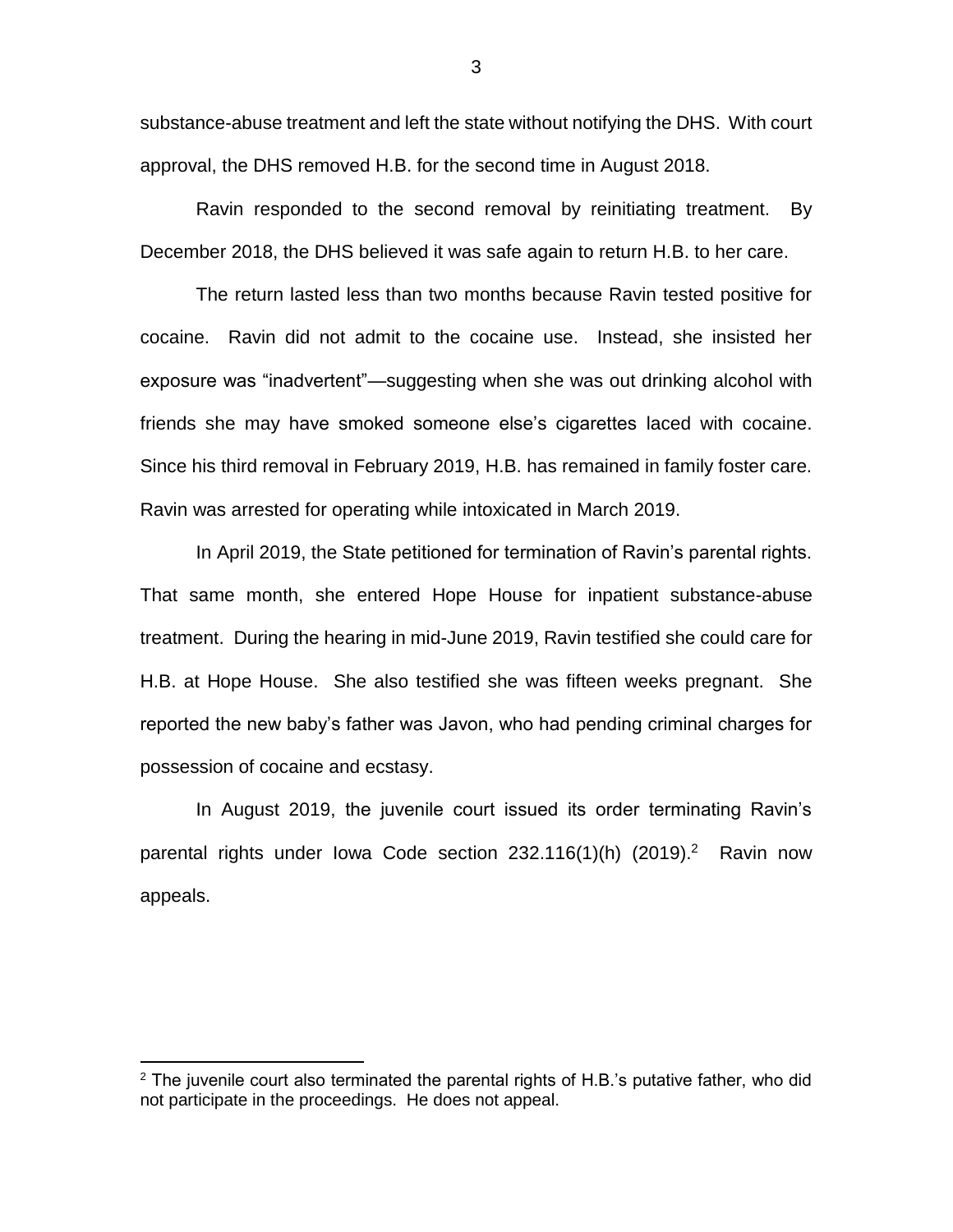### **II. Analysis**

#### **A. Statutory basis for termination**

Ravin first argues the State failed to offer clear and convincing evidence to satisfy the elements of lowa Code section  $232.116(1)$ (h).<sup>3</sup> Specifically, she contests the fourth element, citing "her readiness and desire" to complete treatment and resume care of her son. She disputes the juvenile court's assessment that she was not credible when she testified that she did not purposely ingest cocaine.

Like the juvenile court, we find clear and convincing evidence H.B. cannot be returned to Ravin's custody at the present time. *See In re L.M*., 904 N.W.2d 835, 839 (Iowa 2017) (measuring "present time" from point of termination hearing). H.B. cannot be returned to her custody under section 232.102(11) if the return would expose him to any harm amounting to a new CINA adjudication. *See In re M.M.,* 483 N.W.2d 812, 814 (Iowa 1992). The risk of harm to H.B. has ebbed and flowed with Ravin's commitment to sobriety. And the caroming of H.B. between home and foster care has been the continuing dynamic of this case.

The record supports the juvenile court's skepticism that Ravin's latest attempt at substance-abuse treatment could be the gateway to lasting stability.

 $\overline{a}$ 

 $3$  Termination under that section requires showing:

<sup>(1)</sup> The child is three years of age or younger.

<sup>(2)</sup> The child has been adjudicated a child in need of assistance pursuant to section 232.96.

<sup>(3)</sup> The child has been removed from the physical custody of the child's parents for at least six months of the last twelve months, or for the last six consecutive months and any trial period at home has been less than thirty days.

<sup>(4)</sup> There is clear and convincing evidence that the child cannot be returned to the custody of the child's parents as provided in section 232.102 at the present time.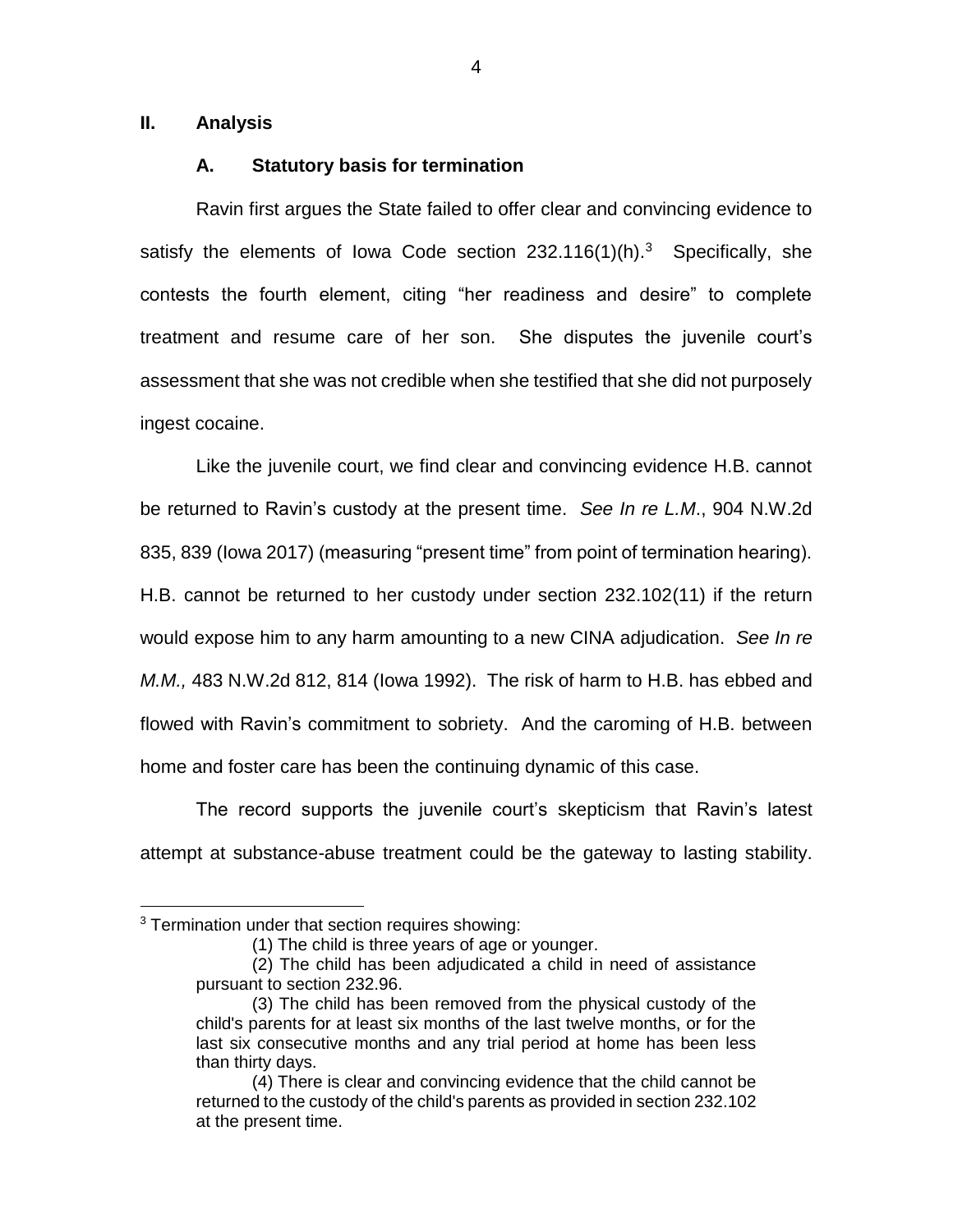The outlook is gloomy for two reasons. First, Ravin was not truthful about her cocaine abuse. Second, she has made poor choices in friends and paramours. We defer to the juvenile court's finding Ravin lied about not using cocaine. *In re H.L.B.R*., 567 N.W.2d 675, 679 (Iowa Ct. App. 1997) ("Where there is conflicting evidence on some issues, we give consideration to the juvenile court on issues of credibility."). Likewise, her continued association with Javon, a known drug user, undermines her assertion she is ready to resume parenting H.B. full time once she completes the inpatient treatment. Ravin would allow Javon in the home during visits with H.B. though the boyfriend's presence was against DHS directives.

On appeal, Ravin rationalizes her parenting deficiencies by pointing out she is "a very young mother" without positive family support. While both may be true, that rationalization does not protect H.B. from harm. We appreciate Ravin has sought drug treatment during the CINA case with hopes of reunifying with H.B. But his repeated removals are a heartbreaking reminder she cannot overcome her addiction at the present time to provide her son with a safe home. The juvenile court properly terminated under section 232.116(1)(h).

#### **B. Best interests of the child**

Ravin next argues termination of her parental rights does not serve H.B.'s best interests. She disputes the juvenile court's finding that their bond has diminished during H.B.'s time in foster care.

In making the best-interests determination, we consider the child's safety; the best placement for furthering his long-term nurturing and growth; as well as his physical, mental, and emotional condition and needs. Iowa Code § 232.116(2); *In re P.L.*, 778 N.W.2d 33, 37 (Iowa 2010). That consideration may include the child's

5